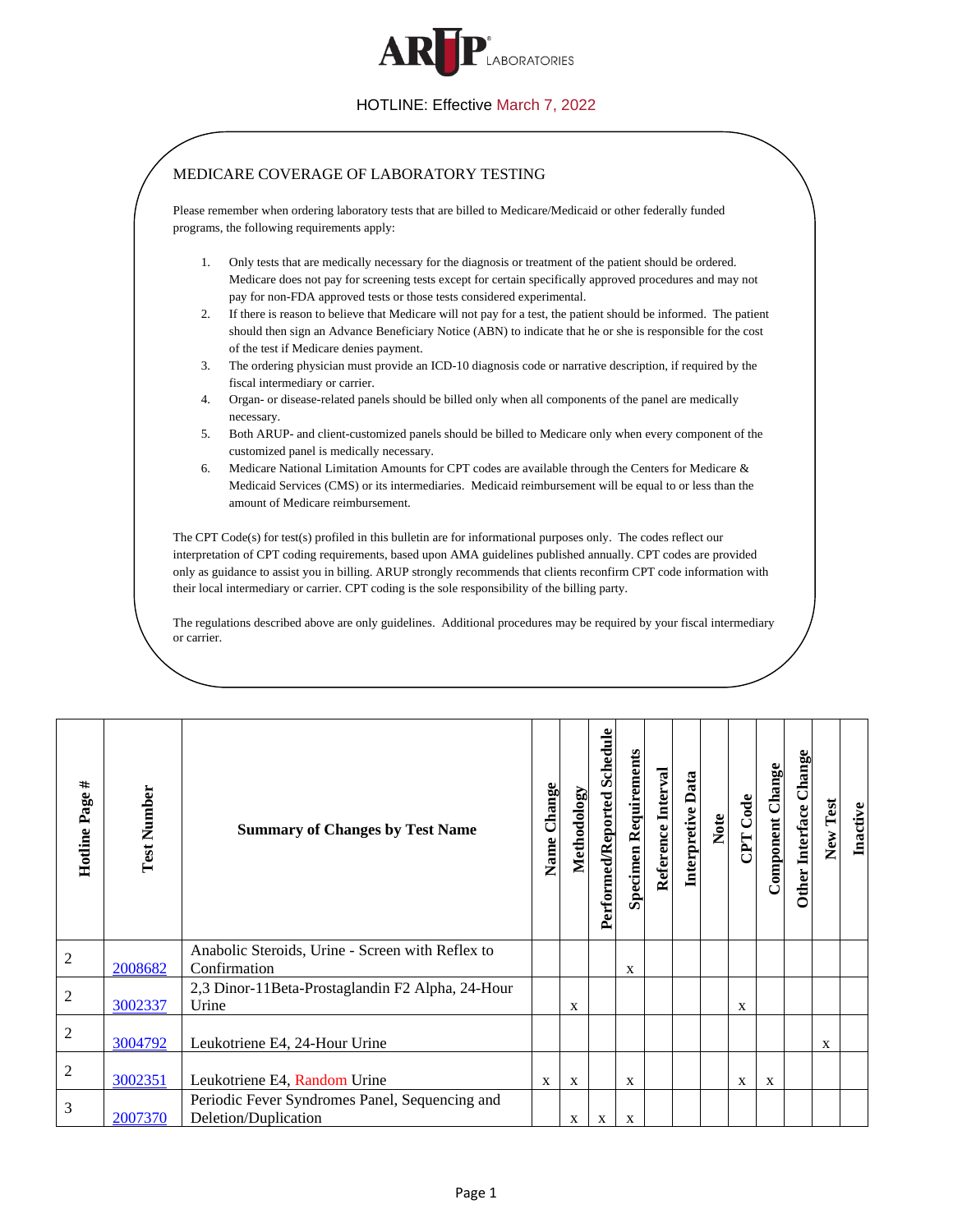

## HOTLINE: Effective March 7, 2022

<span id="page-1-0"></span>

| 2008682                                        | Anabolic Steroids, Urine - Screen with Reflex to Confirmation                                                                                                                                                                                                                                                                                                                                                                                                                                                                                                                                                                                                                                                | <b>STEROIDS</b>   |
|------------------------------------------------|--------------------------------------------------------------------------------------------------------------------------------------------------------------------------------------------------------------------------------------------------------------------------------------------------------------------------------------------------------------------------------------------------------------------------------------------------------------------------------------------------------------------------------------------------------------------------------------------------------------------------------------------------------------------------------------------------------------|-------------------|
| Specimen Required: Collect: Urine.             | Specimen Preparation: Transfer 4 mL urine to ARUP Standard Transport Tubes. (Min: 1.6 mL)<br>Test is not performed at ARUP; separate specimens must be submitted when multiple tests are ordered.<br>Storage/Transport Temperature: Refrigerated. Also acceptable: Frozen.<br>Stability (collection to initiation of testing): Ambient: Unacceptable; Refrigerated: 1 month; Frozen: 1 month                                                                                                                                                                                                                                                                                                                 |                   |
| 3002337                                        | 2,3 Dinor-11Beta-Prostaglandin F2 Alpha, 24-Hour Urine                                                                                                                                                                                                                                                                                                                                                                                                                                                                                                                                                                                                                                                       | <b>BETA PG U</b>  |
| Methodology:                                   | Quantitative Colorimetry/Liquid Chromatography-Tandem Mass Spectrometry (LC-MS/MS)                                                                                                                                                                                                                                                                                                                                                                                                                                                                                                                                                                                                                           |                   |
| <b>CPT</b> Code(s):                            | 84150                                                                                                                                                                                                                                                                                                                                                                                                                                                                                                                                                                                                                                                                                                        |                   |
| <b>New Test</b><br><b>Click for Pricing</b>    | 3004792<br>Leukotriene E4, 24-Hour Urine                                                                                                                                                                                                                                                                                                                                                                                                                                                                                                                                                                                                                                                                     | <b>LTE 24 URN</b> |
| Methodology:<br>Performed:<br><b>Reported:</b> | Quantitative Colorimetry/Liquid Chromatography-Tandem Mass Spectrometry (LC-MS/MS)<br>Varies<br>$3-9$ days                                                                                                                                                                                                                                                                                                                                                                                                                                                                                                                                                                                                   |                   |
|                                                | <b>Specimen Required:</b> Patient Prep: Patients taking 5-lipoxygenase inhibitor Zileuton/Zyflo may have decreased concentrations of leukotriene E4 (LTE4). If<br>possible, discontinue 48 hours prior to collection.<br>Collect: 24-hour urine. Refrigerate during collection.<br>Specimen Preparation: From a well-mixed 24-hour collection transfer 5 mL urine to ARUP Standard Transport Tubes (Min: 2 mL).<br>Test is not performed at ARUP; separate specimens must be submitted when multiple tests are ordered.<br>Storage/Transport Temperature: Refrigerated. Also acceptable: Frozen<br>Stability (collection to initiation of testing): Ambient: 24 hours; Refrigerated: 1 week; Frozen: 1 month |                   |
| <b>Reference Interval:</b>                     | By Report                                                                                                                                                                                                                                                                                                                                                                                                                                                                                                                                                                                                                                                                                                    |                   |
| CPT Code(s):                                   | 82542                                                                                                                                                                                                                                                                                                                                                                                                                                                                                                                                                                                                                                                                                                        |                   |
| New York DOH Approved.                         |                                                                                                                                                                                                                                                                                                                                                                                                                                                                                                                                                                                                                                                                                                              |                   |
|                                                | <b>HOTLINE NOTE:</b> Refer to the Test Mix Addendum for interface build information.                                                                                                                                                                                                                                                                                                                                                                                                                                                                                                                                                                                                                         |                   |
| 3002351                                        | Leukotriene E4, Random Urine                                                                                                                                                                                                                                                                                                                                                                                                                                                                                                                                                                                                                                                                                 | <b>LTE URN</b>    |
| <b>Methodology:</b>                            | Quantitative Colorimetry/Liquid Chromatography-Tandem Mass Spectrometry (LC-MS/MS)                                                                                                                                                                                                                                                                                                                                                                                                                                                                                                                                                                                                                           |                   |
|                                                | Specimen Required: Patient Prep: Patients taking 5-lipoxygenase inhibitor Zileuton/Zyflo may have decreased concentrations of leukotriene E4 (LTE4). If<br>possible, discontinue 48 hours prior to collection.<br>Collect: Urine.                                                                                                                                                                                                                                                                                                                                                                                                                                                                            |                   |
|                                                | Specimen Preparation: Transfer 5 mL urine to ARUP Standard Transport Tubes (Min: 2 mL).<br>Test is not performed at ARUP; separate specimens must be submitted when multiple tests are ordered.                                                                                                                                                                                                                                                                                                                                                                                                                                                                                                              |                   |

<span id="page-1-3"></span>**CPT Code(s):** 82542; 82570

<span id="page-1-2"></span><span id="page-1-1"></span> $\overline{\phantom{a}}$ 

**HOTLINE NOTE:** There is a component change associated with this test. Add component 3004162, Creatinine, Random Urine

Storage/Transport Temperature: Frozen. Also acceptable: Refrigerated.

Stability (collection to initiation of testing): Ambient: 24 hours; Refrigerated: 1 week; Frozen: 1 month